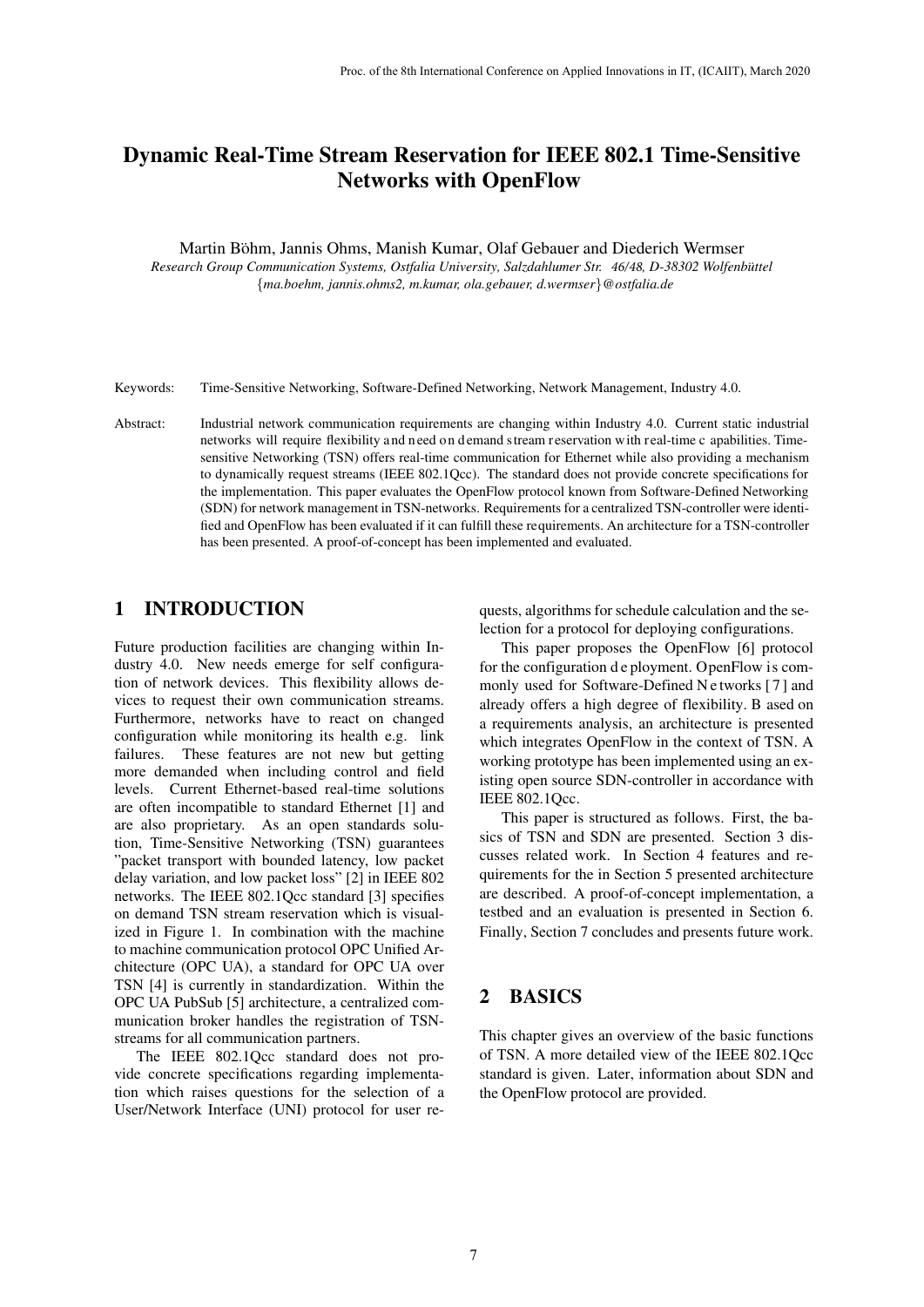

Figure 1: IEEE 802.1Qcc - Fully centralized model.

#### **2.1** TSN Basics

TSN aims on deterministic communication in 802 networks. A bounded latency is achieved by the use of time-slots for network devices (IEEE 802.1Qbv Enhancements for Scheduled Traffic [8]). Traffic is divided into traffic classes (TC) and assigned to time-slots with cyclical repetition. A configuration is specified in a Gate Control List (GCL). It defines the opening and closing of gates of queues based on the current time. An end-to-end connection in TSN is called a stream. It can for example be identified by the MAC address, IP address or the transport proto-col port. All devices on a TSN-stream path have to be configured properly to transfer frames of a TC. This requires a networkwide precise time-synchronization (IEEE 802.1AS-Rev - Timing and Synchronization for Time-Sensitive Applications [9]). This standard specifies the use of the Precision Time Protocol (PTP) in the context of TSN. Furthermore TSN provides a standard for reliability (IEEE 802.1CB - Frame Replication and Elimination for Reliability [10]), where frames are replicated to be transferred over multiple paths while the duplicated packet is eliminated later. Another standard provides frame preemption (IEEE 802.1Qbu - Frame Preemption [11]), where time-critical frames can suspend the transmission of a non-time-critical frame which will be resumed later.

#### **2.2** Dynamic Stream Reservation

TSN also introduces on demand stream reservation for deterministic streams. An interface for stream requests, a module for schedule calculation for all network devices and the deployment of the configurations are addressed (IEEE 802.1Qcc - Stream

Reservation Protocol (SRP) Enhancements and Performance Improvements).

The standard defines th ree di fferent architectural models for the realization.

1) Fully distributed model: In a decentralized manner without any centralized configuration entities, applications can request their streams directly over the network by propagating the request along the topology using an UNI protocol. Each bridge on a path configures it self with the requirement information given in the request within their limited knowledge of the network.

2) Centralized network/distributed user model: Due to the computational complexity which raises with the amount of devices and streams, a centralized entity, called Centralized Network Configuration (CNC), is introduced. The CNC has global knowledge over all streams and devices in a network. Similar to the fully distributed model, stream requests are send directly over the UNI. The first bridge directs the request to the CNC which configures t he b ridges after finishing the computation and the generation of the bridges GCLs.

3) Fully centralized model: For more complex use cases, where the talkers and listeners have to be configured too, a Centralized User Configuration (CUC) is introduced as visualized in Figure 1. It discovers end stations and their capabilities, handles application requirements and configures TSN features in the end stations. The CUC forwards the stream information to the CNC using the UNI.

### **2.3** Software-Defined Networking

Software-Defined Networking (SDN) decouples the data-plane from the control-plane which are conventionally located in the same devices like in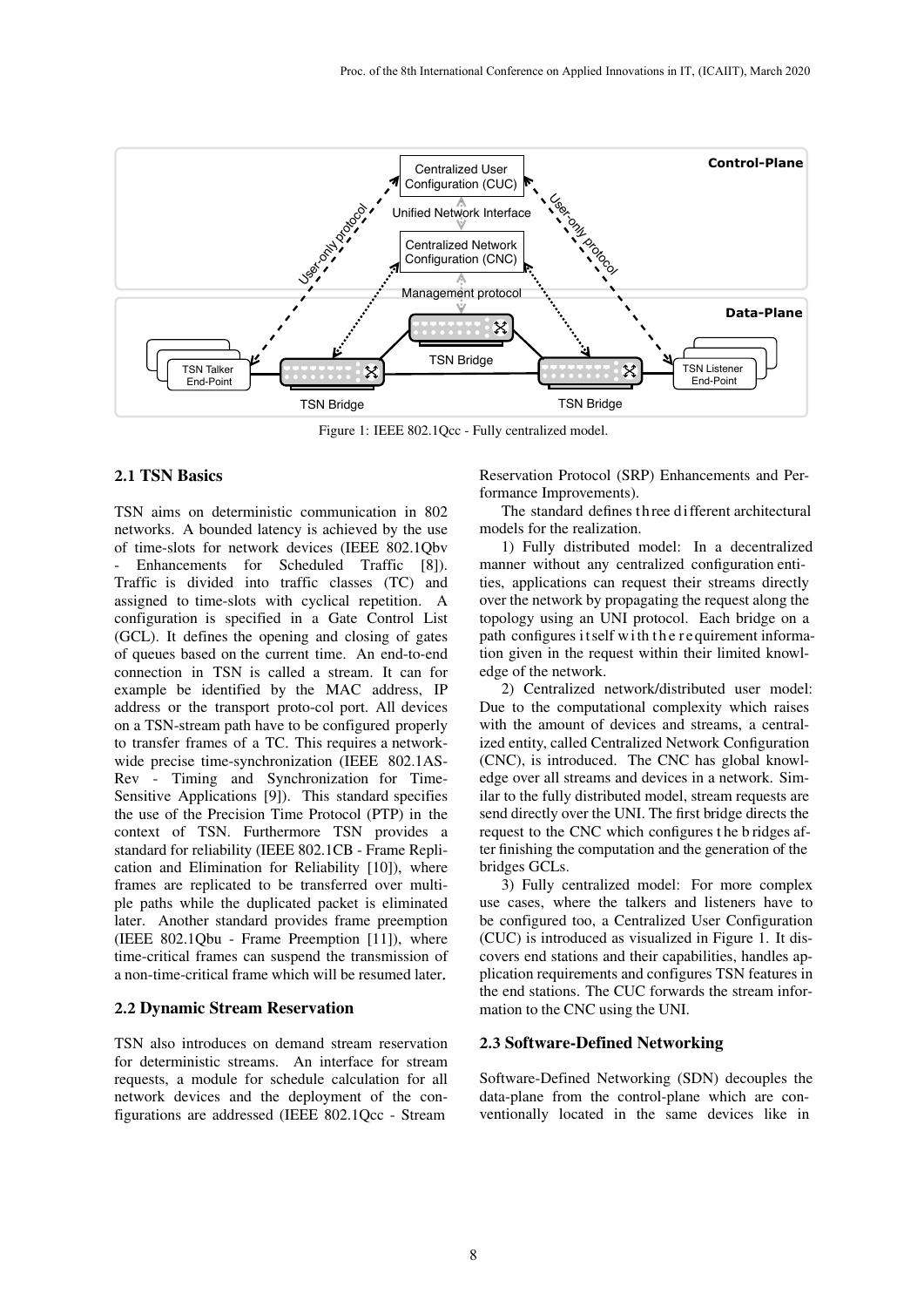switches and routers. The control-plane defines how frames/packets are forwarded in a devices specific forwarding table, called flow table. In an SDNdomain, all SDN-switches are connected to a logically centralized SDN-controller. Forwarding rules are specified in the application-plane where applications for different purposes decide how to route the traffic. An application can be a shortest path routing application or a firewall. Communication between the SDN-switches and the SDN-controller takes place over the southbound interface. Here, the OpenFlow [6] protocol is dominant and usually supported by all SDN-switches.

# 3 RELATED WORK

An approach to combine TSN and SDN was first mentioned by Nayak et al. [12]. Their work, called Time-Sensitive Software-Defined N etworking, f ocused on the calculation of schedules using Integer Linear Programming (ILP). Dürkop et al. presented an approach for the automatic configuration o f r eal-time Ethernet (RTE) solutions [13]. Their approach was based on Dynamic Host Configuration P rotocol (DHCP). Du and Herlich et al. also proposed the usage of SDN for the network management in RTE [14, 15]. Their proof-of-concept implementation is based on the Powerlink protocol [16]. This RTE implementation works with off-the-shelf switches. Changes on the data-plane are not required. The Powerlink protocol uses a special token to provide deterministic media access. The Powerlink protocol used by Du and Herlich et al. uses different concepts compared to IEEE 802.1 TSN. This paper proposes OpenFlow as a network management protocol for TSN-networks.

### 4 REQUIREMENTS

This Chapter describes requirements for a TSNcontroller. Based on these, OpenFlow is evaluated. Additional features which OpenFlow can not provide are described.

The following requirements were identified for the TSN-controller which includes the CUC and CNC.

- **Topology detection:** The controller needs to be able to detect the topology of the bridges associated.
- **Host detection:** The controller needs to detect each talker and listener in its TSN-network.
- **Time-synchronization:** TSN-bridges, talkers, listeners and the controller need a common time-

base (IEEE 802.1As-rev) for the use of IEEE 802.1Qbv.

- **Time-Aware Shaper:** The GCL of each TSNbridge needs to be calculated and configured.
- **Traffic Classes:** The controller needs to assign Ethernet frames to a queue of the time-aware shaper.
- **Ingress/Egress Policing and Metering:** The controller requires a mechanism to assure that each TSN-stream adheres to the amount of bandwidth it requested.
- UNI for Talkers/Listeners: The controller needs to provide a user/network interface (UNI) which offers the ability to request TSN-streams.

Table 1 verifies, if the requirements for the TSNcontroller can be fulfilled with the OpenFlow protocol.

OpenFlow does not provide management functionalities for time-aware shapers and also does not provide time-synchronization. For the timesynchronization an additional protocol like Precision Time Protocol (PTP) [17], which is a master/slave protocol, has to be used. The management of the time-aware shapers can either be implemented as a protocol extension of the OpenFlow protocol in the form of experimenter messages or by the use of existing configuration p rotocols l ike NETCONF [18]. The UNI for the stream request can be implemented as an extension of the controller. Besides the control-plane, data-plane devices need to support time-synchronization (e.g. PTP) and time-aware shapers.

# 5 ARCHITECTURE

This chapter presents an architecture for a TSNcontroller based on the requirements presented in Chapter 4. The architecture is shown in Figure 2. On the top, it shows the TSN-controller while at the bottom, the functions for a compatible TSN-bridge are shown. Both will further be described.

#### **5.1** TSN-Controller

First of all, the TSN-controller is separated by the CUC and the CNC. The CUC constists of an *Endpoint Request Handler* to provide an UNI which is compatible to IEEE 802.1Qcc [3]. It can be implemented as a REST API. Requests are forwarded from the CUC to the CNC. The *Path Control and Reservation* module has global knowledge about the network and finds paths through the network while re-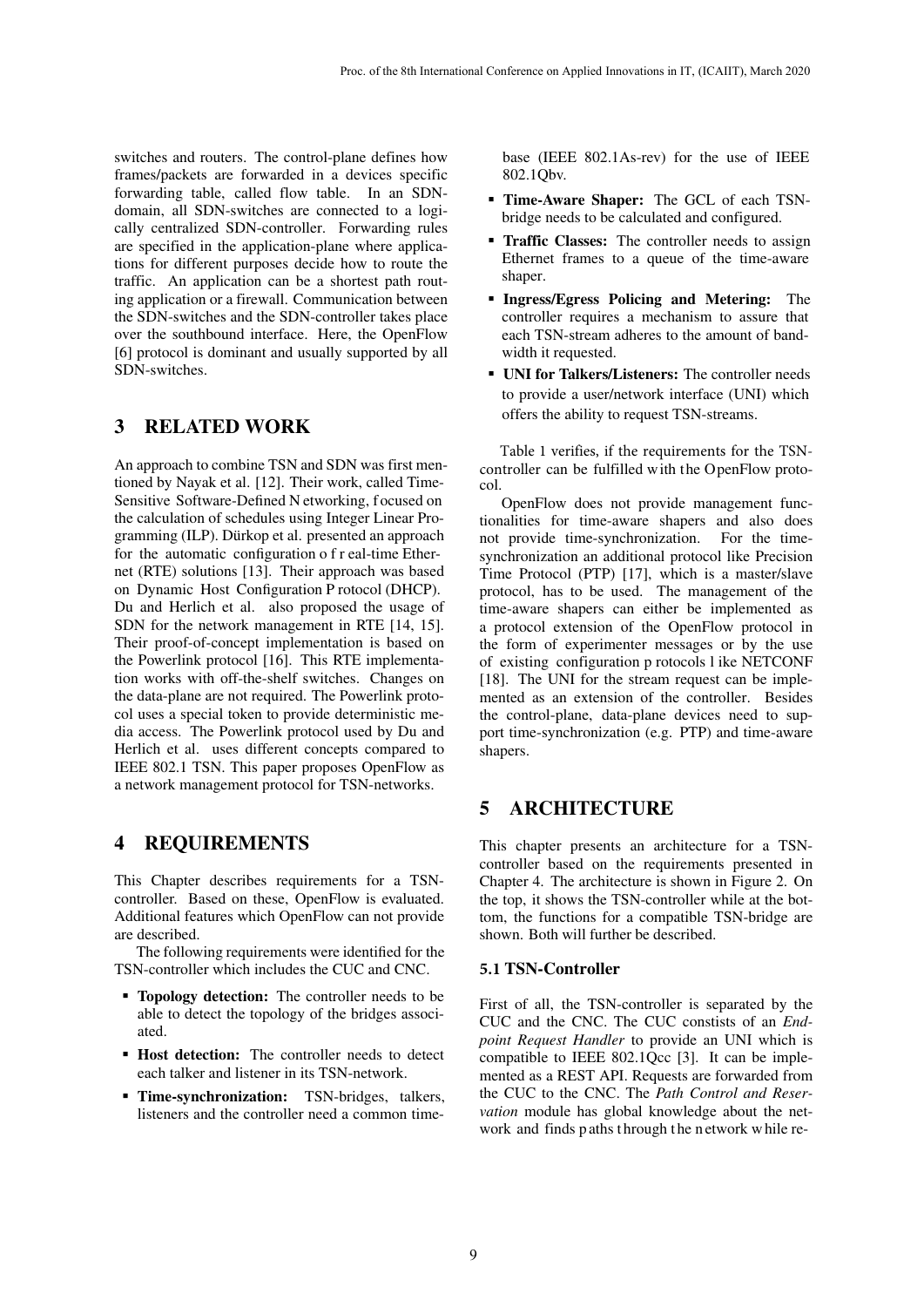| <b>TSN-Controller Functions</b>      | <b>OpenFlow</b>                                                          |
|--------------------------------------|--------------------------------------------------------------------------|
| Topology detection                   | OpenFlow networks use LLDP to detect available links.                    |
| Host detection                       | In OpenFlow networks, the controller detects new hosts with the          |
|                                      | ARP protocol. Each ARP frame received by an OpenFlow-switch              |
|                                      | is copied and forwarded to the controller.                               |
| Time-synchronization                 | OpenFlow does not provide mechanisms for time-synchronization.           |
| Time-Aware Shaper                    | OpenFlow provides credit-based shaping to reserve bandwidth for a        |
|                                      | specific traffic class. There are currently no time-based shapers in the |
|                                      | OpenFlow specification.                                                  |
| <b>Traffic Classes</b>               | OpenFlow provides an enqueue action which can be used to assign an       |
|                                      | Ethernet frame to a queue. These queues can be used to implement         |
|                                      | traffic classes.                                                         |
| Ingress/Egress Policing and Metering | OpenFlow provides ingress and egress metering.                           |
| <b>UNI</b> for Talkers/Listeners     | OpenFlow does not provide an UNI.                                        |

Table 1: OpenFlow protocol feature evaluation for TSN network management.



Figure 2: Architecture of the TSN-controller.

specting the TSN-bridges utilization. In the *Sched-ule Configuration* module, a configuration (GCL) for each device on a path is calculated. This process has a very high algorithmic complexity and a lot of research is taking place in this area [19, 20]. The configura-tion has to be represented in a format which can be applied by the TSN-bridges. Here, the *YANG Data Model* is used which is transferred using the *NET-CONF* protocol. For the *Time-Synchronization*, the TSN-controller needs to be part of a PTP-domain.

Logically, the master clock should be located in the controller. The *OpenFlow Provider* is used to configure the forwarding behaviour of the TSN-bridges.

#### **5.2** TSN-Bridge

First of all, TSN-bridges need to support a *Traffic Scheduler* resp. IEEE 802.1Qbv. For proper functioning of the *Traffic Scheduler*, the TSN-bridge is timely synchronized. The *Stream Filtering and Policing* module takes care, that TSN-streams do not exceed their requested resources. The TSN-bridge needs to be compatible with a *YANG Data Model* to offer flexible reconfiguration. Over the *OpenFlow Provider*, the TSN-bridge is able to be configured with the Open-Flow protocol. Forwarding behaviour is located in the *Flow Table*.

# 6 IMPLEMENTATION AND EVALUATION

This chapter describes a proof-of-concept implementation based on the architecture presented in Chapter 5. Later the proof-of-concept will be evaluated.

#### **6.1** Implementation

The proof-of-concept implementation is based on the open-source SDN-controller Ryu [21] written in Python. The data-plane consists of two TSN-bridges (Trustnode) from the company Innoroute which already support IEEE 802.1Qbv, PTP, Netconf and OpenFlow. The Openflow implementation on the bridges is based on Open vSwitch [22]. The talker uses an Intel i210 network card and a kernel extension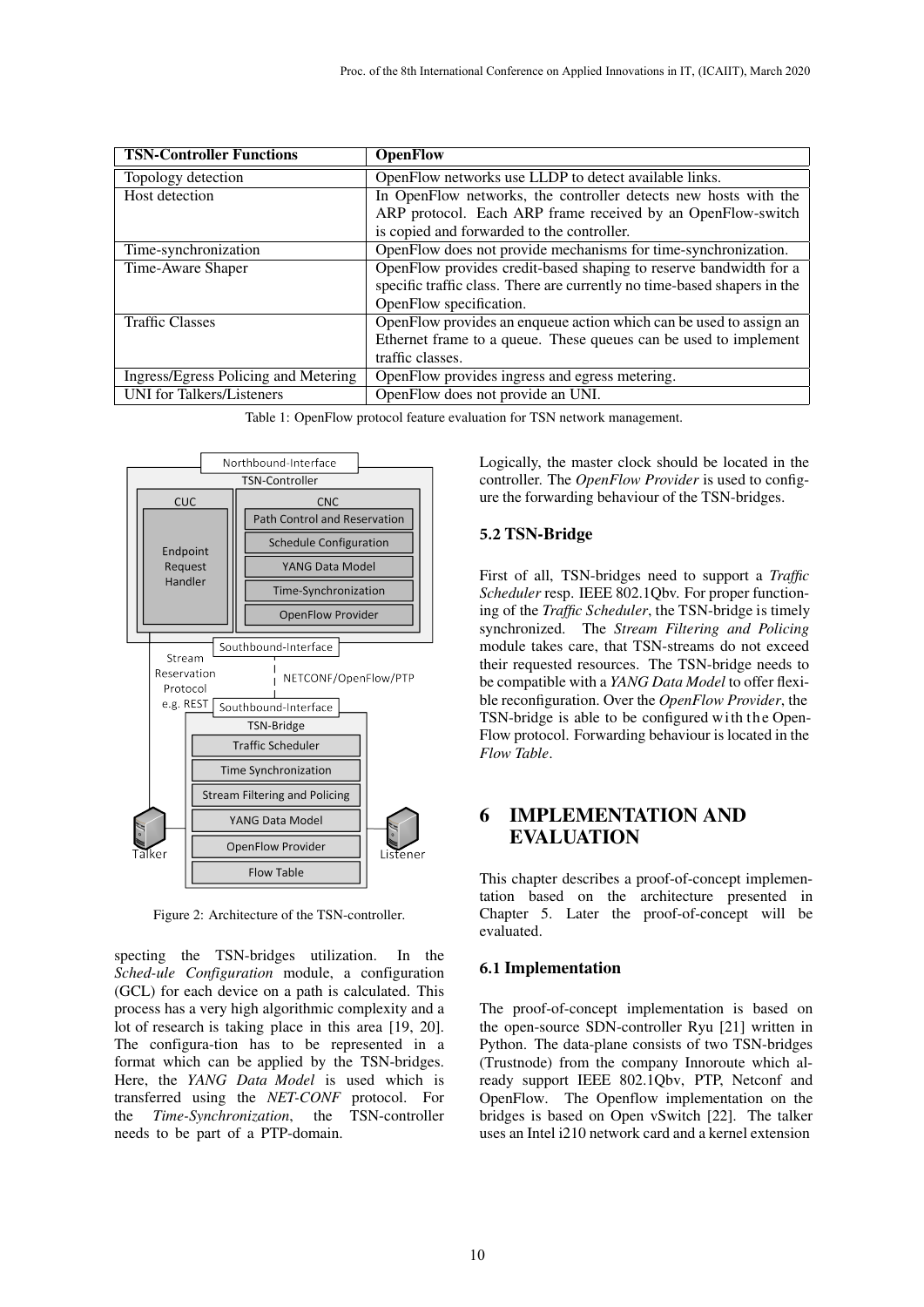to support time stamped packet transmission for TSN-traffic [23]. Except the TSN-briges, all system are based on Ubuntu 18.04 using an Intel Core i7-6700 CPU and 16GB RAM. Every module from Figure 2 is implemented separately. The schedule calculation is simplified due to the complexity of this module. For the CUC interface, the existing REST API from the Ryu controller has been extended.

#### **6.2 Evaluation**

To evaluate the proof-of-concept implementation, a test-bed has been set-up as visualized in Figure 3.



Figure 3: Architecture of the TSN test-bed.

Two aspects of the system have been evaluated. The function and performance of the time-aware shaper and the overall set-up time of a TSN-stream. To test the time-aware shaper, two streams have been requested using two different traffic classes. TC 1 has a time-slot length of 7 ms and TC 2 has a time-slot length of 3 ms resulting in a total cycle length of 10 ms. The talker generates frames at a rate of 100 *µ*s (10 frames per ms) for both TC. Figure 4 shows the arrival of the packets on the listener site. The packets are distributed according to their specified time-slots. Once a time-slot starts, all buffered frames, which arrived outside of their time-slot, are sent.



Figure 4: IEEE 802.1Qbv scheduled traffic - 10ms cycle time, 2 traffic classes (7ms and 3ms).

The second measured aspect was the set-up time of the UNI. Here, the talker requests 1 stream every second. Each stream is removed before the next one is created. The UNI protocol request response time, the time between request and response, is measured using Wireshark. For 1000 requests an average set-up time of 3.176 ms with a standard deviation of 1.031 ms has been measured.

The results show, that existing software which is originally developed for SDN can be easily extended to support TSN. It also shows, that TSN-streams can be requested within a few milliseconds. It has to be noted, that the calculation for the schedule is simplified in this proof-of-concept implementation.

### 7 CONCLUSION

This paper evaluated the use of OpenFlow for an implementation of a TSN-controller with respect to IEEE 802.1Qcc. Requirements for a TSN-controller have been identified, a nd v erified if Op enFlow can fulfill t hese r equirements. P otential e xtensions and companion protocols have been discussed and an architecture for a TSN-controller has been presented. Later, a proof-of-concept has been implemented with real hardware. The implementation has been evaluated while achieving an average set-up time of 3.176 ms.

OpenFlow itself is only able to partly fulfill the requirements identified. More protocols are needed for a full-featured TSN-controller. The proof-of-concept shows the feasibility of dynamic TSN-stream registrations.

In the future more TSN standards like frame preemption have to be investigated and added to the architecture presented in this paper. OpenFlow should also be considered for the realization of IEEE 802.1CB (Frame Replication and Elimination for Reliability). OpenFlow allows the duplication of frames and the forwarding on multiple output ports.

### ACKNOWLEDGEMENTS

This work was partly funded by the Ministry for Science and Culture of Lower Saxony as a part of the research project SecuRIn (VWZN3224) and the Federal Ministry for Education and Research within the KMU-innovativ program as a part of MONAT (16KIS0782).